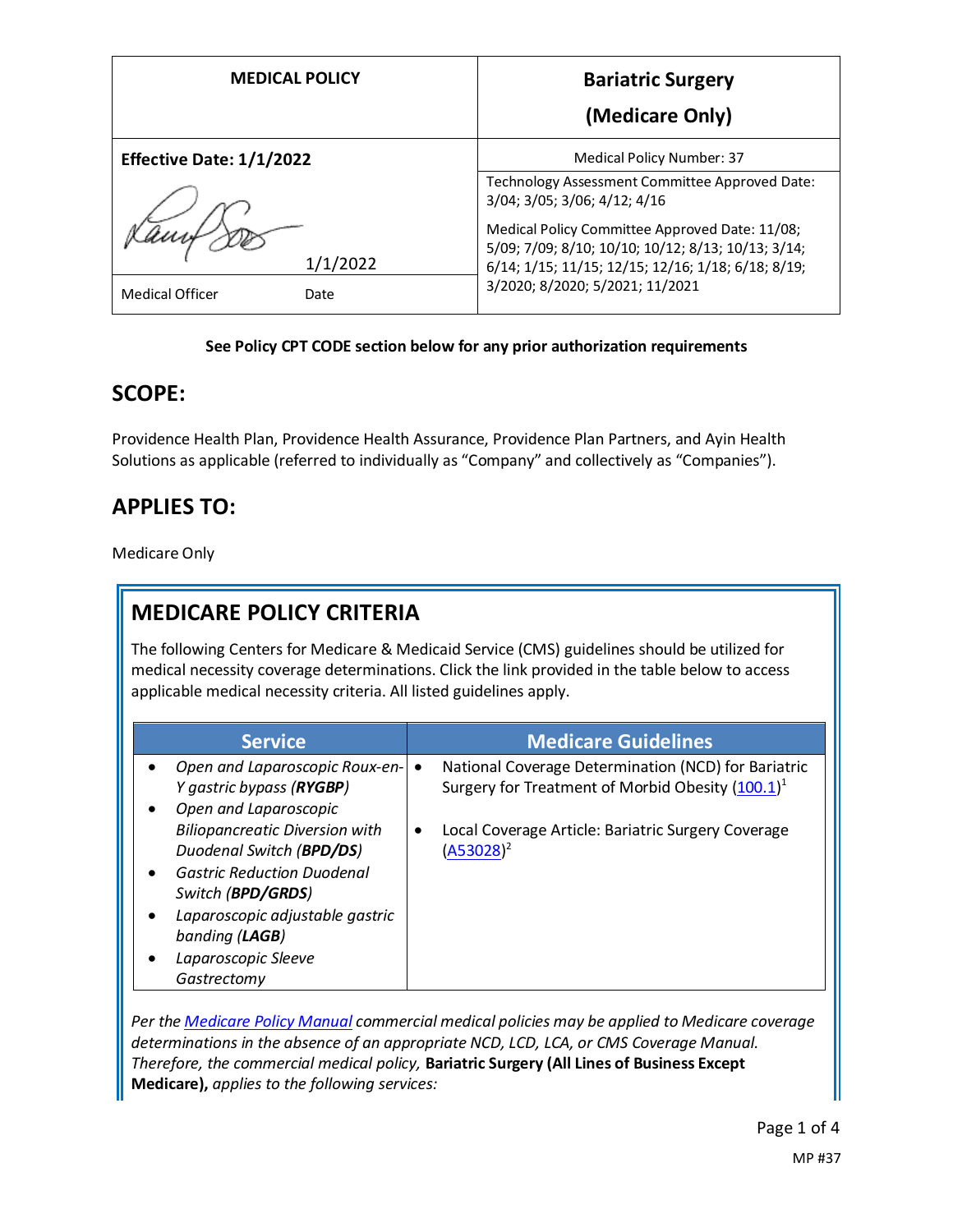**(Medicare Only)**

- Repeat or revision of bariatric surgery
- Vagus nerve blocking therapy
- Transcatheter bariatric embolotherapy

### **BILLING GUIDELINES**

Only the codes listed on this policy may be used for reporting bariatric procedures. Codes 43631-43634 are specific to gastrectomy and should not be used to report bariatric procedures.

Code 43843 should not be used when there is a procedure-specific bariatric surgery code.

## **CPT CODES**

| <b>Medicare Only</b>                               |                                                                                                                                                                                                                        |  |
|----------------------------------------------------|------------------------------------------------------------------------------------------------------------------------------------------------------------------------------------------------------------------------|--|
| <b>Prior Authorization Required</b>                |                                                                                                                                                                                                                        |  |
| 43843                                              | Gastric restrictive procedure, without gastric bypass, for morbid obesity; other than<br>vertical-banded gastroplasty                                                                                                  |  |
| <b>Roux-en-Y Gastric Bypass</b>                    |                                                                                                                                                                                                                        |  |
| 43644                                              | Laparoscopy, surgical, gastric restrictive procedure; with gastric bypass and Roux-en-Y<br>gastroenterostomy (roux limb 150 cm or less)                                                                                |  |
| 43645                                              | Laparoscopy, surgical, gastric restrictive procedure; with gastric bypass and small<br>intestine reconstruction to limit absorption                                                                                    |  |
| 43846                                              | Gastric restrictive procedure, with gastric bypass for morbid obesity; with short limb<br>(150 cm or less) Roux-en-Y gastroenterostomy                                                                                 |  |
| 43847                                              | Gastric restrictive procedure, with gastric bypass for morbid obesity; with small<br>intestine reconstruction to limit absorption                                                                                      |  |
| Adjustable Gastric Banding (e.g., LAP-BAND®)       |                                                                                                                                                                                                                        |  |
| 43770                                              | Laparoscopy, surgical, gastric restrictive procedure; placement of adjustable gastric<br>restrictive device (eg, gastric band and subcutaneous port components)                                                        |  |
| <b>Sleeve Gastrectomy</b>                          |                                                                                                                                                                                                                        |  |
| 43775                                              | Laparoscopy, surgical, gastric restrictive procedure; longitudinal gastrectomy (ie,<br>sleeve gastrectomy)                                                                                                             |  |
| <b>Biliopancreatic Bypass with Duodenal Switch</b> |                                                                                                                                                                                                                        |  |
| 43845                                              | Gastric restrictive procedure with partial gastrectomy, pylorus-preserving<br>duodenoileostomy and ileoileostomy (50 to 100 cm common channel) to limit<br>absorption (biliopancreatic diversion with duodenal switch) |  |
| <b>Removal/Revision of Bariatric Surgery</b>       |                                                                                                                                                                                                                        |  |
| 43771                                              | Laparoscopy, surgical, gastric restrictive procedure; revision of adjustable gastric<br>restrictive device component only                                                                                              |  |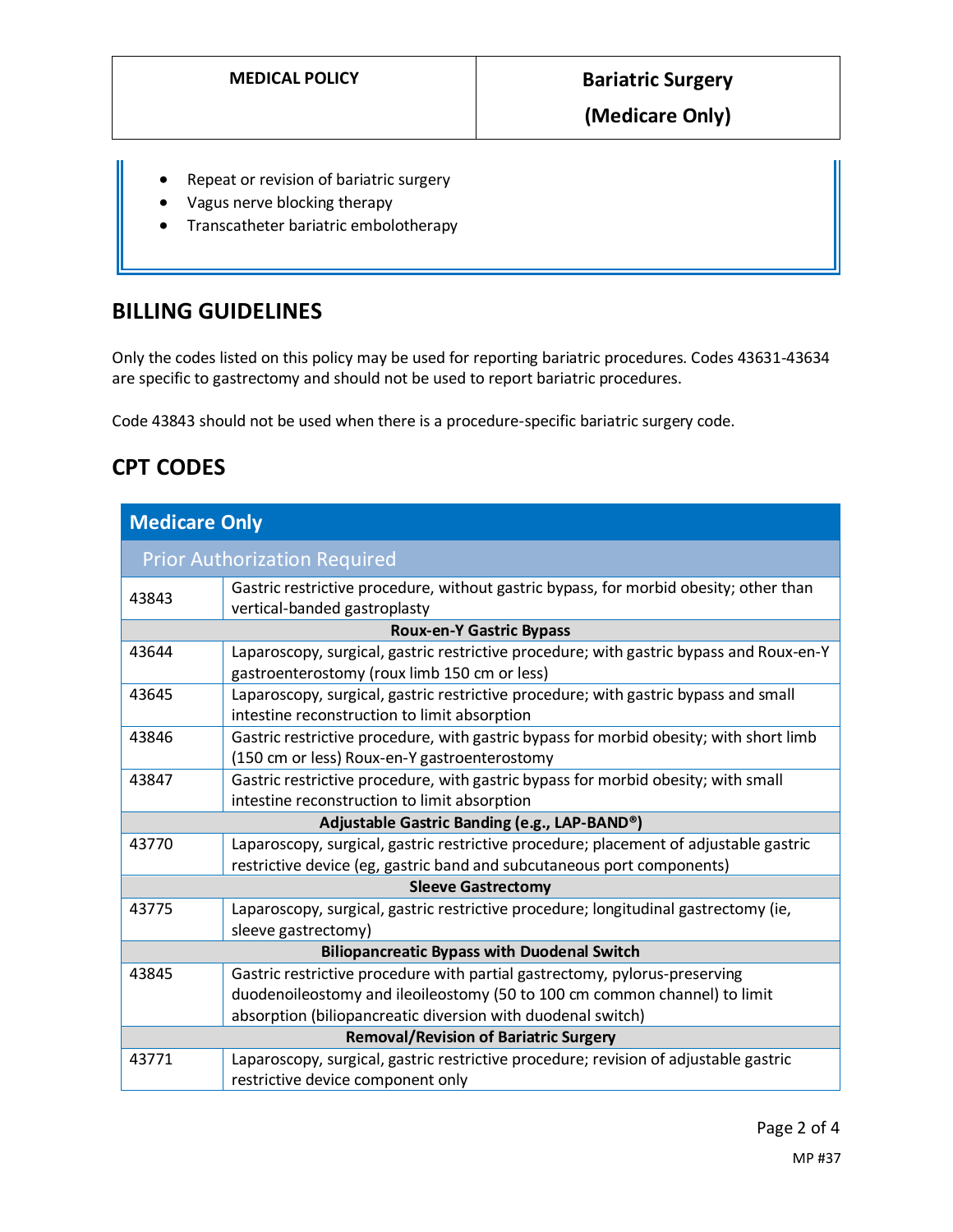# **MEDICAL POLICY Bariatric Surgery**

**(Medicare Only)**

| 43772                                                                                         | Laparoscopy, surgical, gastric restrictive procedure; removal of adjustable gastric<br>restrictive device component only                                                                                                                                         |  |
|-----------------------------------------------------------------------------------------------|------------------------------------------------------------------------------------------------------------------------------------------------------------------------------------------------------------------------------------------------------------------|--|
| 43773                                                                                         | Laparoscopy, surgical, gastric restrictive procedure; removal and replacement of<br>adjustable gastric restrictive device component only                                                                                                                         |  |
| 43774                                                                                         | Laparoscopy, surgical, gastric restrictive procedure; removal of adjustable gastric<br>restrictive device and subcutaneous port components                                                                                                                       |  |
| 43848                                                                                         | Revision, open, of gastric restrictive procedure for morbid obesity, other than<br>adjustable gastric restrictive device (separate procedure)<br>TERMED 12/31/2021                                                                                               |  |
| 43850                                                                                         | Revision of gastroduodenal anastomosis (gastroduodenostomy) with reconstruction;<br>without vagotomy                                                                                                                                                             |  |
| 43855                                                                                         | TERMED 12/31/2021<br>Revision of gastroduodenal anastomosis (gastroduodenostomy) with reconstruction;<br>with vagotomy                                                                                                                                           |  |
| 43860                                                                                         | Revision of gastrojejunal anastomosis (gastrojejunostomy) with reconstruction, with<br>or without partial gastrectomy or intestine resection; without vagotomy                                                                                                   |  |
| 43865                                                                                         | Revision of gastrojejunal anastomosis (gastrojejunostomy) with reconstruction, with<br>or without partial gastrectomy or intestine resection; with vagotomy                                                                                                      |  |
| 43886                                                                                         | Gastric restrictive procedure, open; revision of subcutaneous port component only                                                                                                                                                                                |  |
| 43887                                                                                         | Gastric restrictive procedure, open; removal of subcutaneous port component only                                                                                                                                                                                 |  |
| 43888                                                                                         | Gastric restrictive procedure, open; removal and replacement of subcutaneous port<br>component only                                                                                                                                                              |  |
| <b>Not Covered</b>                                                                            |                                                                                                                                                                                                                                                                  |  |
| 0312T                                                                                         | Vagus nerve blocking therapy (morbid obesity); laparoscopic implantation of<br>neurostimulator electrode array, anterior and posterior vagal trunks adjacent to<br>esophagogastric junction (EGJ), with implantation of pulse generator, includes<br>programming |  |
| 0313T                                                                                         | Vagus nerve blocking therapy (morbid obesity); laparoscopic revision or replacement<br>of vagal trunk neurostimulator electrode array, including connection to existing pulse<br>generator                                                                       |  |
| 0316T                                                                                         | Vagus nerve blocking therapy (morbid obesity); replacement of pulse generator                                                                                                                                                                                    |  |
| 0317T                                                                                         | Vagus nerve blocking therapy (morbid obesity); neurostimulator pulse generator<br>electronic analysis, includes reprogramming when performed                                                                                                                     |  |
| 43842                                                                                         | Gastric restrictive procedure, without gastric bypass, for morbid obesity; vertical-<br>banded gastroplasty                                                                                                                                                      |  |
| <b>Unlisted Codes</b>                                                                         |                                                                                                                                                                                                                                                                  |  |
| All unlisted codes will be reviewed for medical necessity, correct coding, and pricing at the |                                                                                                                                                                                                                                                                  |  |
| claim level. If an unlisted code is billed related to services addressed in this policy then  |                                                                                                                                                                                                                                                                  |  |
| prior-authorization is required.                                                              |                                                                                                                                                                                                                                                                  |  |
| 43659                                                                                         | Unlisted laparoscopy procedure, stomach                                                                                                                                                                                                                          |  |
| 43999                                                                                         | Unlisted procedure, stomach                                                                                                                                                                                                                                      |  |